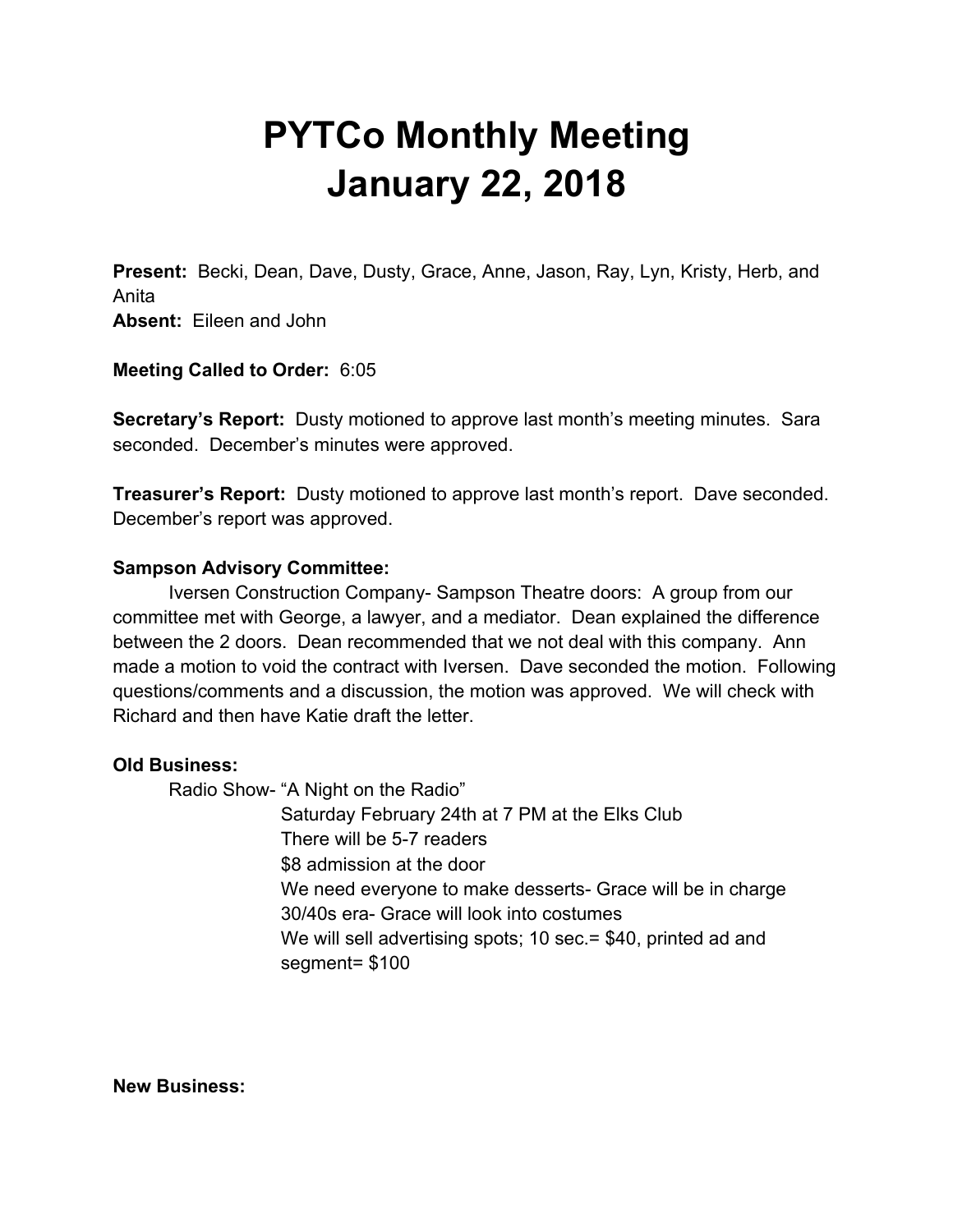Summer Production Season- Tabled until February Fundraiser- "Touch A Truck"- March 24th from 10AM til 1 PM We need to provide volunteers and desserts

# **Annual Meeting January 2018**

**Present:** Ray, Becki, Lyn, Anita, Ann, Kristy, Herb, Eileen, Jason, Sara, Dave, Dusty, Grace, Tom **Absent:** John

**2017 Treasurer's Report:** The 2017 report was reviewed. Dusty motioned to accept the report. Dave seconded and the report was approved.

**Board Nominees:** up for re-election to the board are: Eileen Farrar, Becky Prine, and Dusty Baker. All have agreed to serve another term. Grace motioned to elect the above. Dave seconded. Welcome Back- approved. New Nominations- none

## **PYTCo Board Officers:**

Secretary- Dusty nominated Lyn to stay on as secretary. Dave seconded. Ray cast one ballot- board's vote resulted in election of Lyn as secretary.

Treasurer- Dusty nominated Ann to stay on as treasurer. Tom seconded. Herb cast one ballot- board's vote resulted in election of Ann as treasurer.

Vice President- Dusty nominated Grace to stay on as vice president. Tom seconded. Secretary cast one ballot - board's vote resulted in election of Grace as vice president.

President- Following a lengthy discussion, Grace motioned to amend and adopt article IV, line 1a of our bylaws to allow for a co-presidency. Sara seconded the motion and it was passed unanimously. Tom then motioned to adjust anywhere in the bylaws to read "president(s)". Anita seconded and the motion was passed. Tom nominated Becky and Dusty as co-presidents. Grace seconded and the